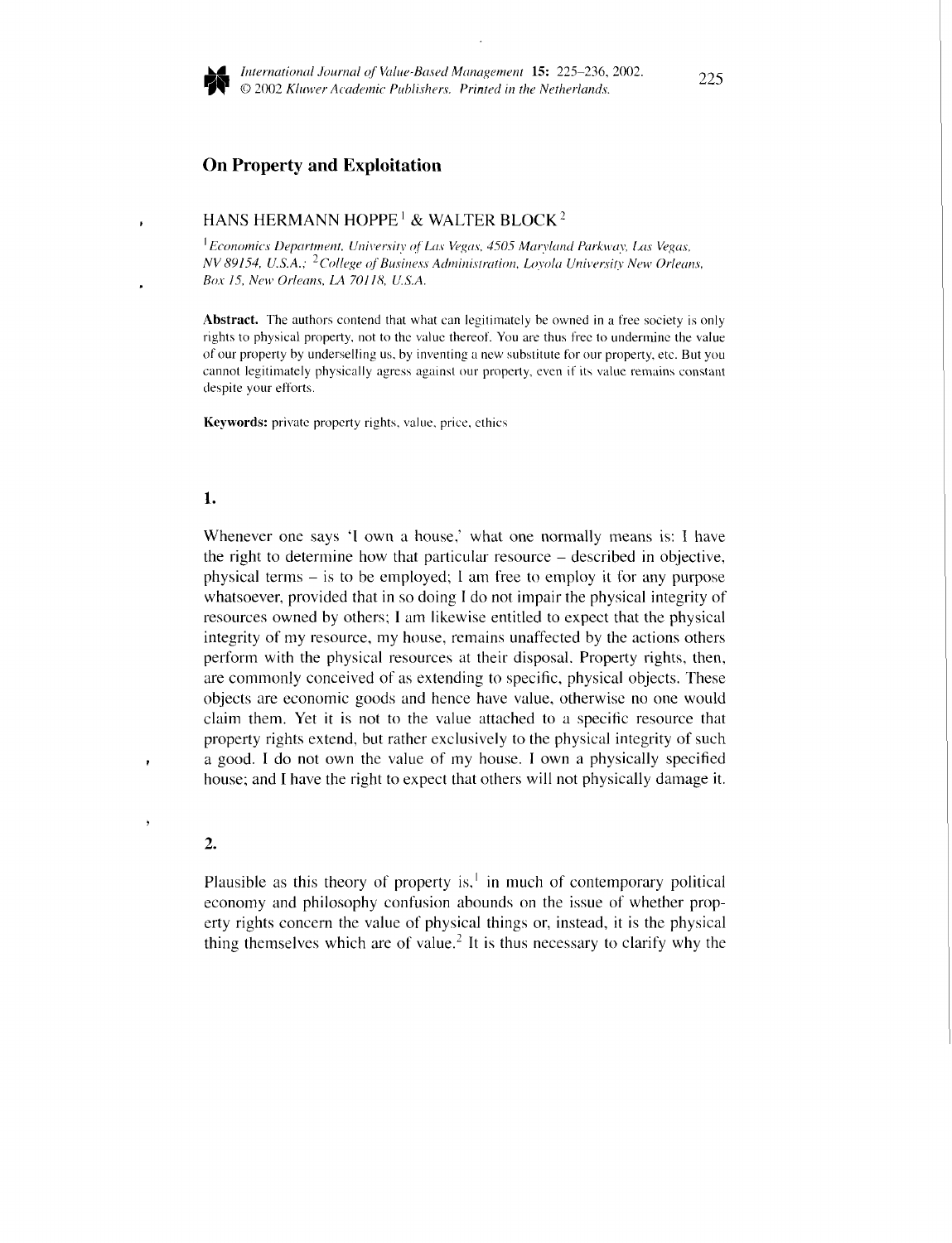common notion of property rights as extending exclusively to physical things is indeed correct; and why the notion of property rights in values is flawed.

**t** 

.

.

First, it should be noted that these theories are incompatible with each other. It is easily recognized that every action of a person may alter the value (or price) of another person's property. If A enters the labor or the marriage market, this may impair B's value in these markets. And if A changes his relative evaluation of beer and bread, or if **A** decides to become a brewer or a baker himself, this may change the property values of the - other - brewers and bakers. According to the view that value-impairments constitute rights violations it follows that A's actions may represent punishable offenses. Yet if **A** is guilty, then B and the brewers or bakers in turn must be entitled to defend themselves against A's actions. Their right to defend themselves can only consist in their (or their agent) being permitted to physically attack or restrict **A** and his property: B must be entitled to physically bar A from entering the labor or marriage market; and the brewers or bakers must be allowed to physically hinder A from spending his own money as he pleases, e.g., from using his own possessions for the operation of a brewery or bakery. Based on this theory, the physical damaging or restricting of another person's property use obviously cannot be said to constitute a rights violation. Rather, physical attacks and physical restrictions on the use of private property then have to be classified as lawful defenses. On the other hand, suppose that physical attacks and physical property restrictions constitute rights violations. Then B and brewers or bakers are *not* allowed to defend themselves against A's actions. For A's actions - his entering the labor or marriage market, his changed evaluation of beer and bread, and his opening of **a** brewery or bakery - neither affects B's bodily integrity nor the physical integrity of other brewers' or bakers' property. If they engage in physical resistance against A's actions nonetheless, then the right to defense rests with A. In this case, however, it cannot be considered a rights violation that a person's actions impair the value of another person's property. No other, third alternative exists.

These two theories of property are not only incompatible, however. The alternative view – that a person may own the *value* (or price) or scarce physical goods  $-$  is also 'praxeologically' impossible,<sup>3</sup> i.e., it is a theory that we *cannot* put into effect even if we wanted to; as well, it is as argumentatively indefensible. For while every person can, in principle, have control over whether or not his actions cause the *physical* attributes of other persons' property to change, control over whether or not his actions affect the *value* of other people's property rests with other people and their evaluations. Consequently, it would be impossible to ever know in advance if one's planned actions were permitted or not. One would have to interrogate the entire population to make sure that one's planned actions would not impair the value of anybody else's property;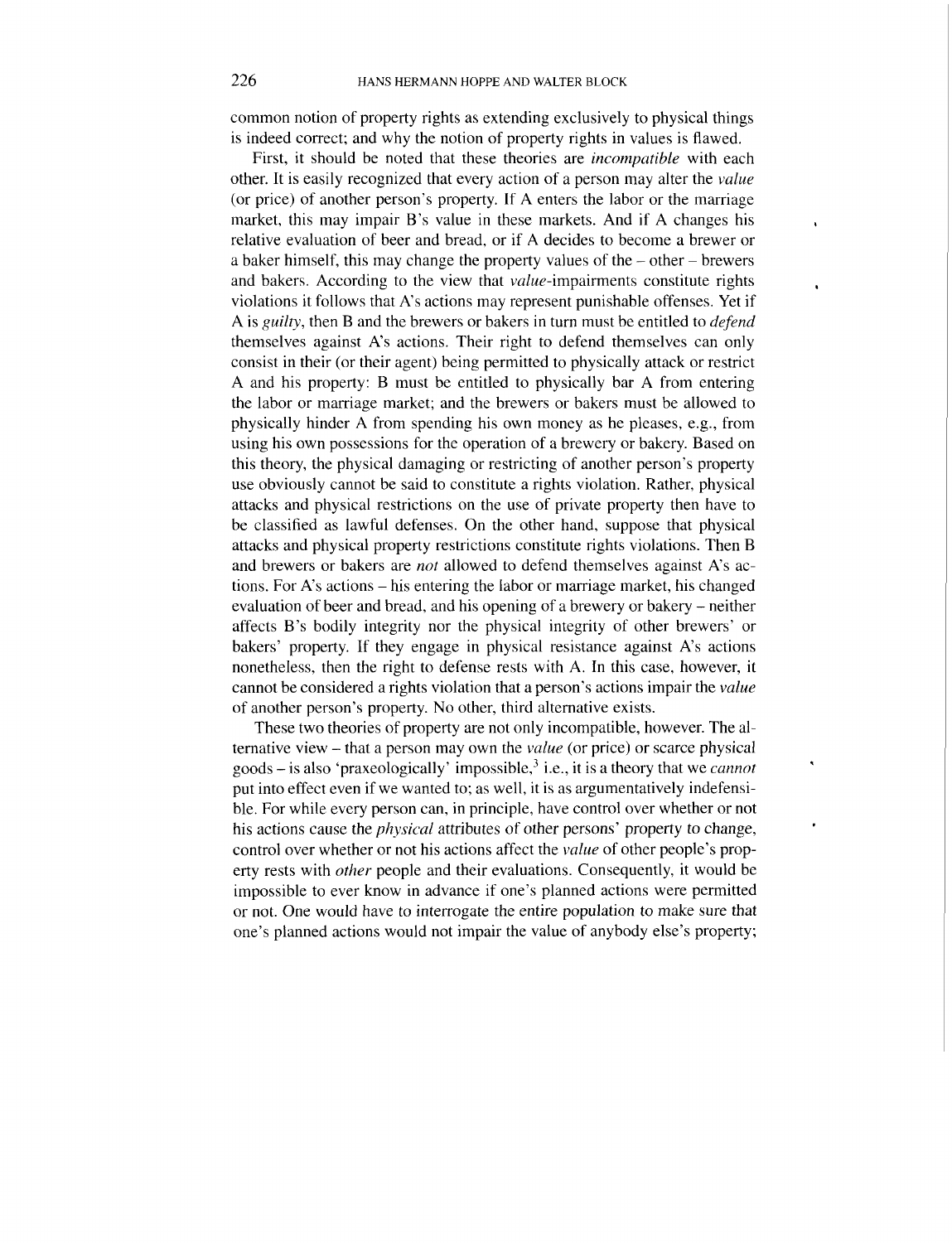as well, one would have to reach a universal *agreement* on who was permitted to do what, with which goods. Mankind would be long dead before this was ever accomplished. Hence, the theory breaks down as non-operational.

Moreover, the proposition that a person may own the value of a physical thing involves an internal contradiction. For simply in order to propose this theory it would have to be presupposed that its proponent is allowed to act. He must do so *prior* (and simultaneously) to making his proposition or seeking agreement for his proposal regarding how to protect property values from value-intrusive actions. He cannot wait, and suspend acting, *until* an agreement is reached; rather, he must be permitted to employ at least his own physical body (and its standing room) *immediately.* Otherwise he could not even *make* his proposal. Yet if one is permitted to assert a proposition – and no one could deny this without falling into a contradiction  $-$  then this is only possible because there exist *objective* (physical) borders of property. Every person can recognize these borders as such on his own, without having to agree first with anyone else with respect to one's subjective system of values and evaluations. Prior to even beginning the intellectual endeavor of proposing property theories, then, as its very own praxeological foundation, there must be an acting (e.g., speaking) man, defined in terms of physical or human resources. Value of utility considerations, agreements or contracts – all things that contemporary political philosophers and economists typically regard as fundamental to their various theories of justice or property  $-$  already presuppose the existence of physically independent decision-making units. Also presupposed is a description of these units in terms of a person's property relations to definite physical resources - otherwise there would be no one to value or agree on anything, and nothing on which to agree or about which to make contracts. Anyone proposing anything other than a theory of property-in-physically-defined-resources would contradict the content of his proposition merely by making it. He could not even open his mouth if his theory were correct; and the fact that he does open it disproves his claim.4

## **3.**

The notion of property-in-values is praxeologically *impossible* (nonoperational) if formulated as a theory of justice, i.e., as a system of rules that applies universally to each and every person alike. It becomes operational if  $-$  and only if  $-$  it is employed instead as a theory of exploitation. It is at least logically coherent as a system of rules that privileges *one* person or group of persons *at the expense* of *another,* underprivileged person or group. *No one*  could act, if *everyone* owned the value attached to what he regarded as his.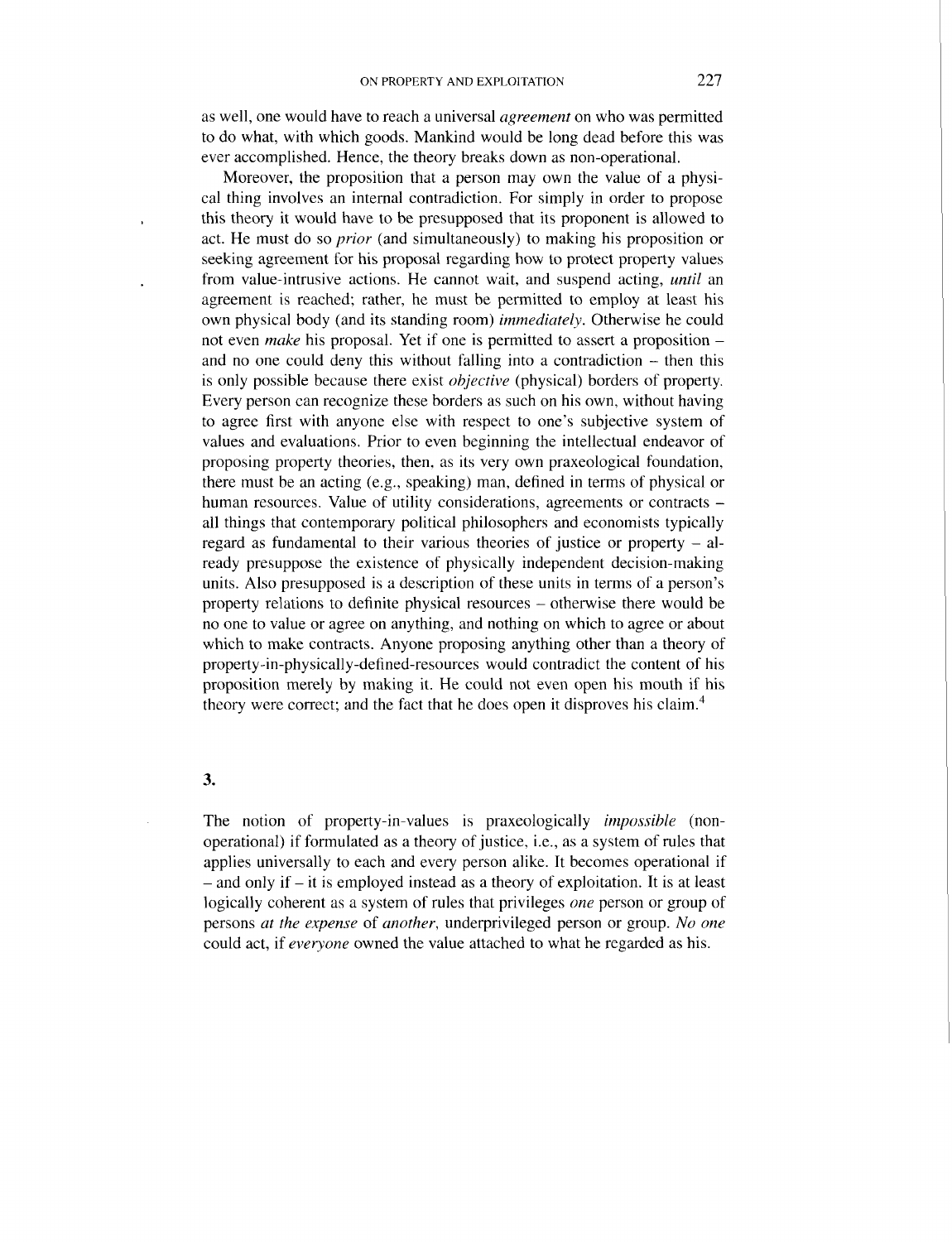Acting is possible, however, if B owns the value of the resources presently at this disposal and is entitled to determine what others, A, may or may not do with resources they control so as to not impair his, B's, property values. This would perforce include A's compensatory delivery to B of resources presently possessed by **A.** On the other hand, A is then entitled to own *neither* the value *nor* the physical integrity of his possessions and has no claim against B except that B allows him to do anything as long as it is to B's advantage.

Although praxeologically possible, such a system of rules does not even qualify as a *potential* human ethic, because it fails to meet the universalizability criterion. By adopting this system, two distinct classes of persons are created - superhumans or exploiters such as B, and subhumans or the exploited such as  $A -$  to whom different 'law' applies. Accordingly, it fails from the outset as a universal, human ethic. It is not  $-$  not even in principle - *iiniversdly* acceptable and thus cannot quality as *law.* In order to be considered lawful, a rule must apply universally, for everyone *equally*. The idea of property-in-values, then, is not only praxeologically impossible  $-$  if universalized  $-$  but also inhumane  $-$  if not universalized.

## **4.**

From this conclusion far-reaching consequences follow: (1) Discrimination, (2) defamation and libel suits, *(3)* comparable worth, parity, and affirmative action policies, and (4) the notorious 'ex-lover seeks compensation for no longer being loved' suits would then have to be regarded as scandalous if at times amusing perversions of law and justice. Likewise, institutions such as *(5)* licensing laws, (6) zoning regulations, (7) anti-trust laws, (8) insider trading laws, etc., represent legal outgrowths of the property-in-value theory. Ultimately, they all involve restricting A's control over specified resources by correspondingly expanding B's control over them. This holds true even though A had not physically damaged, and was not in the process of physically damaging, any of B's possessions in doing whatever A wants lo do with the means presently at this own disposal. B's claim against A is based not on physical losses caused by A, but rests solely on B's assumption that A's actions, unless restricted, impose a *va(ue-loss* on him. In this theory B owns the *value* of his property, and hence is entitled to reassure his value-integrity by imposing physical restrictions on **A's** actions. One party seeks material compensation from another for the crime of non-material value damages suffered from having one's expectations regarding another's actions disappointed. Disappointed hopes, of which life offers an unlimited supply, are used by one person as a justification for trying to physically enrich himself at the expense of another.